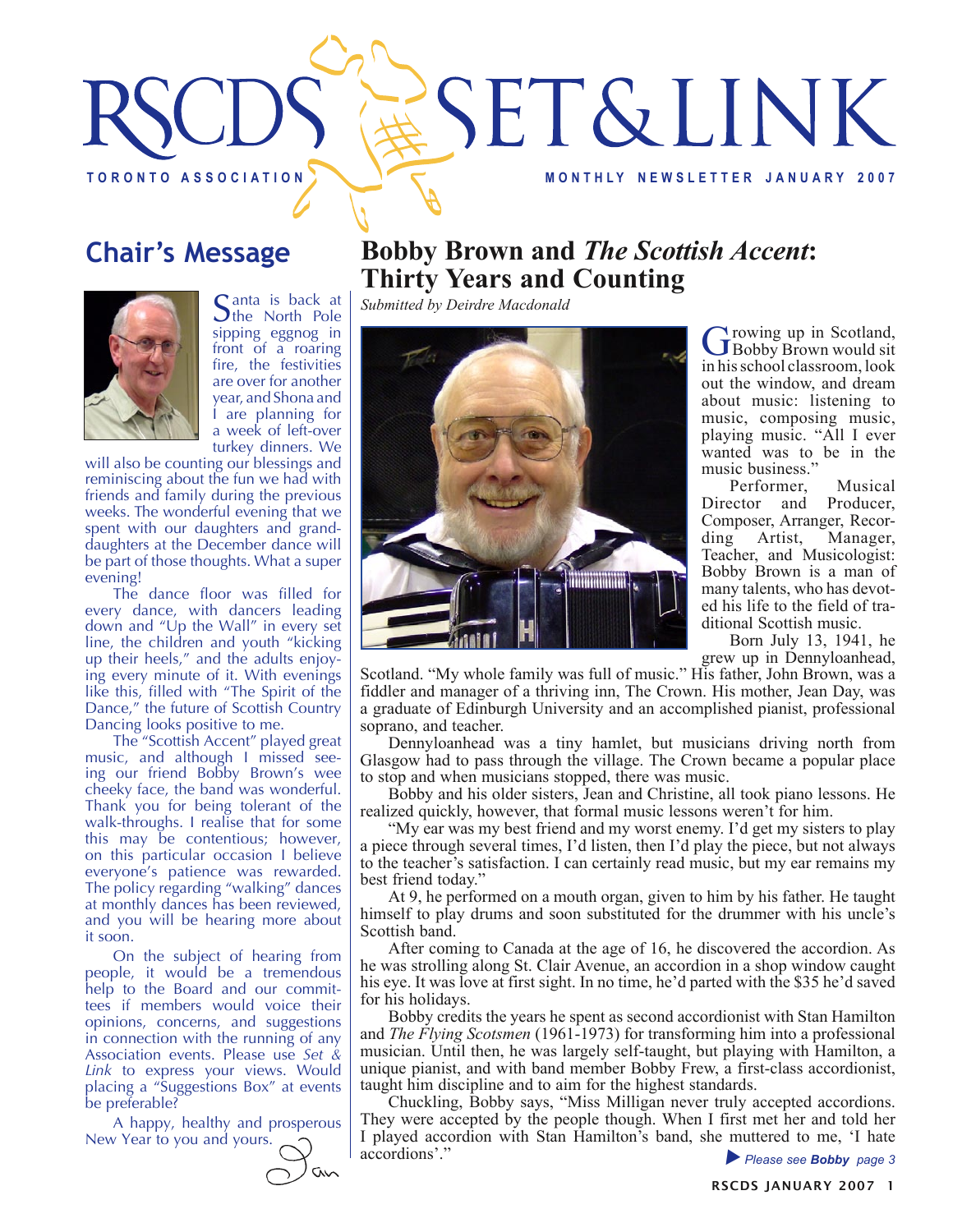## **February Monthly Dance**

| Date:<br>Time:<br>Place:<br>Music:<br>Hosts: | Saturday, February 10, 2007<br>8:00 p.m. - 10:30 p.m.<br>Crescent School<br>2365 Bayview Ave.<br>Bobby Brown and The Scottish Accent<br>Calvin • Bloorlea • Finlay Old Time Dancing<br>Please note that Crescent School has a no-nut policy. |       |           |
|----------------------------------------------|----------------------------------------------------------------------------------------------------------------------------------------------------------------------------------------------------------------------------------------------|-------|-----------|
|                                              | <b>Machine without Horses*</b>                                                                                                                                                                                                               | 8x32  | (23/11)   |
| The Swiss Lassie                             |                                                                                                                                                                                                                                              | 8x32R | (39/1)    |
| The Deacon of the Weavers                    |                                                                                                                                                                                                                                              | 8x32S | (25/4)    |
| Miss Mary Douglas                            |                                                                                                                                                                                                                                              | 8x48  | (10/11)   |
| The Byron Strathspey                         |                                                                                                                                                                                                                                              | 3x32  | (Drewry)  |
| Mrs. Stewart of Fasnacloich                  |                                                                                                                                                                                                                                              | 8x32R | (Leaflet) |
| The Starry Eyed Lassie                       |                                                                                                                                                                                                                                              | 8x32  | (23/11)   |
| Mrs. MacLeod                                 |                                                                                                                                                                                                                                              | 8x32R | (6/11)    |
| Lord Elgin's Reel                            |                                                                                                                                                                                                                                              | 8x32S | (26/5)    |
| Ian Powrie's Farewell to Auchterarder        |                                                                                                                                                                                                                                              | 1x128 | (Ham)     |
| The Bridge of Nairn*                         |                                                                                                                                                                                                                                              | 8x32S | (13/11)   |
| <b>Bratach Bana</b>                          |                                                                                                                                                                                                                                              | 8x32R | Drewry)   |
| The Lassies of Dunse                         |                                                                                                                                                                                                                                              | 8x32  | (18/5)    |
| The Music Will Tell You                      |                                                                                                                                                                                                                                              | 4x32R | (41/6)    |
|                                              | * Dances which are to be briefed only.                                                                                                                                                                                                       |       |           |

### **What's in a name?** *Bon Accord*

By now, there must indeed be a whole book of *Bon Accord* dances of one kind or another, each celebrating that fine city of Aberdeen, or one of its inhabitants. As many may know, Aberdeen's Coat of Arms, including a couple of rampant leopards and its original three castles, also depicts the city's proud motto: *Bon Accord*.



Legend has it that in the early 1300s, Bon Accord was the secret watchword for Robert the Bruce's forces to attack and massacre the local English military garrison, during the Wars of Independence at that time.

It is little wonder that some SCD dance devisers have entitled their efforts using this motto. Among them is *The Bonny Lass of..., The Blooms of..., The Belle of...,* and more recently, *John of....*

*John of Bon Accord* is named for Leicestershire-born John Drewry, who has been a proud Aberdonian for 40 years or more. With John having created so many outstanding dances, it was fitting that another Dance Master, Roy Goldring, should honour him in this way.

*Submitted by Barry Pipes*

## **Walking the Dances**

As you will have noticed from the December Set and Link, we are trying something new at monthly dances. Except at the December and March dances and the AGM, one or two dances will be briefed only, not walked. You will be told which ones a month before so that there will be lots of time to prepare.

However, for the other dances on the program, all dancers should feel free to ask the first couple to walk the dance, or to come to the top and walk it themselves if they wish. Those in first place, please walk if requested, or allow another couple to do so.

*Submitted by Ann Campbell*

## **Tartan Ball Practices**

This year the Board has arranged<br>for the practices for the Tartan Ball to take place on Thursday, February 1 and Thursday, February 8 at Calvin Presbyterian Church, 26 DeLisle Avenue (one block north of St Clair, west off Yonge) from 8-10 p.m.

Glenview also welcomes dancers to attend Tartan Ball practices at their regular meetings on Wednesday, February 7 and 14 from 8-10 p.m. at Lawrence Park Community Church, 2180 Bayview Avenue.

*Submitted by Ann Campbell*

# **Scottish Websites:**

### **www.glasgow.gov.uk**

Glasgow is the premier city of Scotland for business but there is also much in the city, and the city's website, of interest to tourists or returning native Glaswegians.

Feeling homesick? Click on the two webcams overlooking George Square and have a peek at the ever-changing events as they happen.

Want to know what's on? Download the very colourful *Glasgow Diary* magazine – it's full of festival information and articles about the thriving arts and vibrant entertainment scene.

Planning a walking tour of medieval Glasgow? The maps you need are on this lively and informative website

*Submitted by Rob Lockhart*

### **Volunteer Nominations**

Group Teachers are reminded that February 06, 2007 is the deadline for volunteer nomination submissions. For more information please contact Gordon S. Hamilton, Director at Large - Volunteers.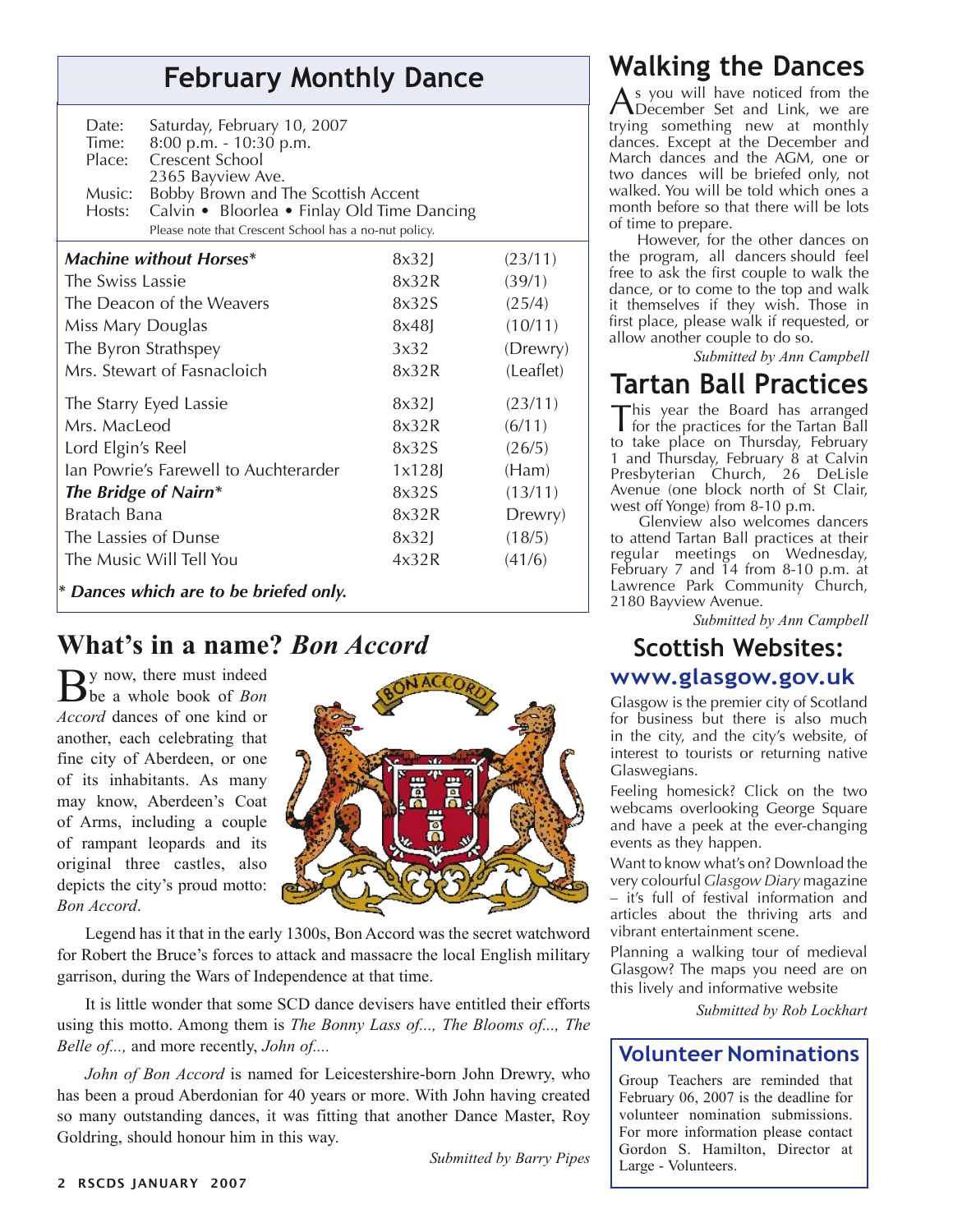# **The Keppie Workshop: A Dancing Success**

Toronto, Saturday, December 9, 2006, was sunny, cold, and dry, but Maggie Keppie, one of the teachers, spent Friday night snowed in at Halifax airport. Finally, 10 minutes before start time, Maggie, and Duncan Keppie who had flown in from Mexico on Friday night, arrived at Crescent School with hosts, Heinz and Margaret Rieger. The workshop would begin – much to the relief of the organizers!

What is unique about the Keppies is their interest in the traditions of Scottish Country Dancing, including the work of Miss Milligan and the influence of earlier dances and other dance traditions. Dancers at the intermediate/advanced level were taught old formations such as hand-in-hand reels, the Skye hold, and the split points setting step. Dancers at the beginners' level learned about the early tradition of dancers lining up lengthwise in one small room with a fire in the middle so that the steps performed were more important than much movement because of the cramped quarters. By teaching old steps and figures and writing new dances to include them, the Keppies enrich contemporary Scottish Country Dancing.

Thanks are due to the volunteer committee who made the workshop possible: Gordon Hamilton, Elizabeth Hannah, Morag MacIntosh, Margaret Rieger, and me. We had assistance from other willing workers: Steve Coombs, Senga Gray, John Kennedy, Betty Leeson, Sheila MacDonald, Heinz Rieger, and Jane Robinson. Thanks to teachers, dancers and volunteers alike, the workshop was a success.



# **Calling All Cooks**

e are attempting to put out a commemorative cookbook for the 50th anniversary. We've tasted your food, now let's have the recipes set down for posterity. Recipes can be of things you make for the monthly dance or that centre around RSCDS events - breakfast for out-of-town guests, BBQ after a highland games, Hogmanay dances, dinners before a dance, pubs after a class. Submit more than one recipe if you are a star in the kitchen. The submission deadline is Saturday, March 10,

2007. See the enclosed form and get started. For more info contact: Theresa Malek 416-535-4447,

theresamalek@rogers.com

**Winter Association Classes**

All classes start at 7:30 p.m. and cost \$80 for 10 weeks. Enrolment is ongoing.

**Eastminster United Church** 310 Danforth Ave., 2 minutes from Chester station **Levels 1 & 2:** Start Thursday, January 11.

**Swansea Town Hall** 95 Lavinia Ave., 7 min. walk from Runnymede station **Level 1:** Starts Wednesday, January 10. **Level 3:** Starts Thursday, January 25.

**St. Leonard's Anglican Church** 25 Wanless Ave., north of Yonge and Lawrence **Level 1:** Starts Monday, January 8.

For information on all classes, contact Jane Robinson (for Carole Bell), 416- 463-5016.



 *Submitted by Jill Smith Bobby's extensive collection of music and manuscripts includes* The Skye Collection of Reels and Strathspeys*, dated 1887.* 

#### **Bobby** continued from page 1

In 1974, Bobby formed *The Cape Breton Symphony Fiddlers*, a group of four Nova Scotian musicians specializing in Cape Breton Scottish fiddle music and became their Music Director and Leader. He and the group debuted on *The John Allan Cameron Show* in 1974 and appeared weekly thereafter for the next six years.

"John Allan Cameron's show gave me the chance to leave my day job as a sales manager and become a full-time musician. It was a dream come true".

Today, Bobby Brown and the *The Scottish Accent*, formed in 1975, are widely acknowledged as the leading Scottish Country Dance Band in North America. Bobby says,"Playing with the group and for the dancers is a deep emotional experience." He continues, "I haven't made a ton of money, but I've worked with some great talent and made lifelong friendships. I couldn't be happier or luckier."

#### **The Scottish Accent**

Bobby Brown (first accordion) Kathleen Fraser-Collins (piano) Laird Brown (second accordion) Rob Wolanski (accoustic guitar/bass) Warren Beesley (drums/guitar/vocals)

Don Wood (piano/bass) Fred Collins (drums) Chris Reesor (drums) Roger Moniz (bass)